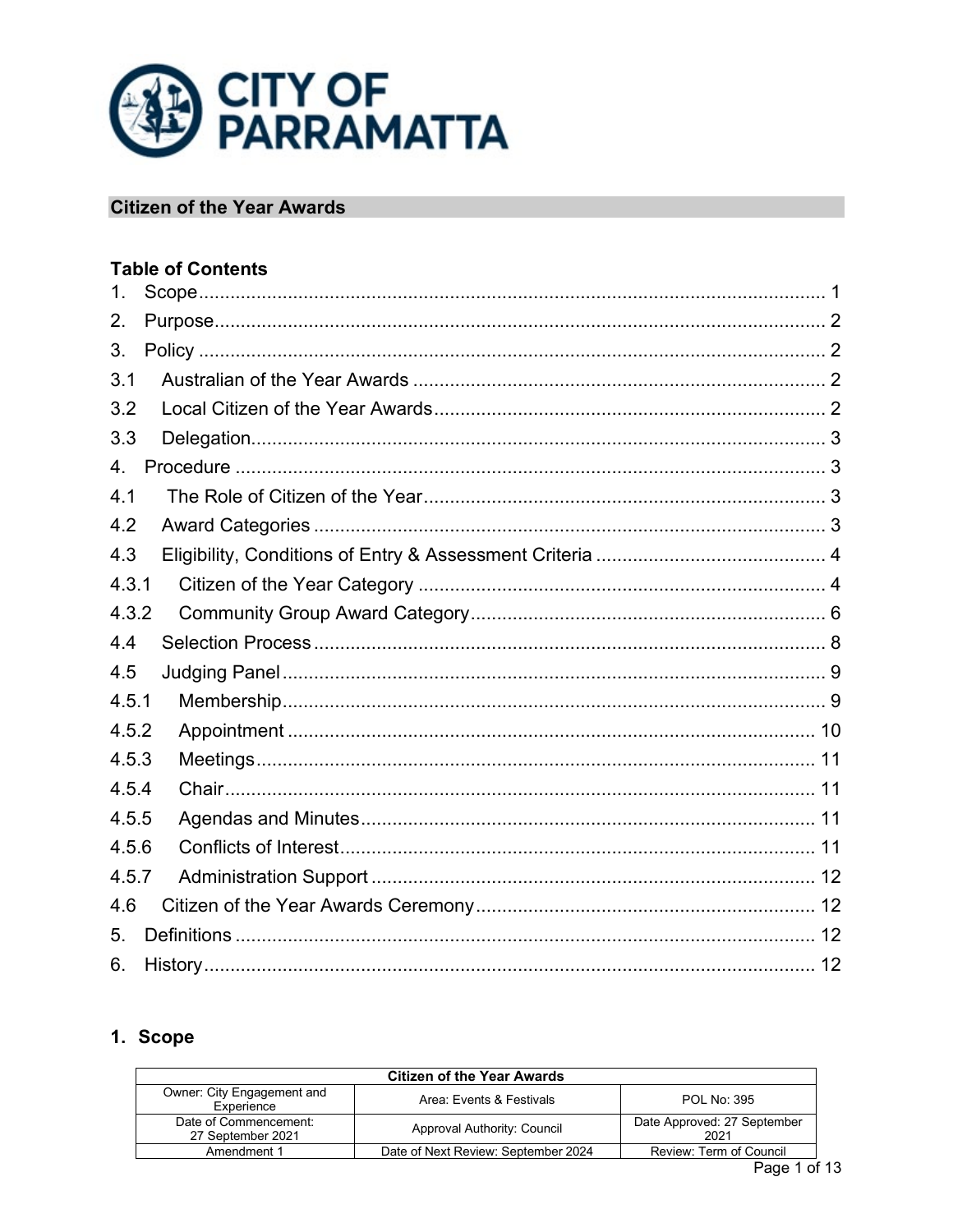

This policy applies to Councillors and City of Parramatta Council (Council) employees, including contract and casual employees engaged by Council, and members of Council Committees.

All City of Parramatta residents are invited to nominate a member of the community whose exemplary contribution is deserving of recognition. Residents outside of the City of Parramatta local government area (LGA) and Council staff are also encouraged to nominate.

# <span id="page-1-0"></span>**2. Purpose**

To provide an overview of City of Parramatta's Local Citizen of the Year Awards Program, and to detail how the awards are administered, including the selection of award nominees, recipients and Citizen of the Year Judging Panel (the Judging Panel) members.

## <span id="page-1-1"></span>**3. Policy**

# <span id="page-1-2"></span>**3.1 Australian of the Year Awards**

Each year, the National Australia Day Council delivers the Australian of the Year Awards, recognising the high achievement and contribution of eminent Australians and leading citizens.

## <span id="page-1-3"></span>**3.2 Local Citizen of the Year Awards**

The Local Citizen of the Year Awards are administered by local government authorities throughout the country, and support is provided by the Australia Day Council of New South Wales through the provision of certificates for presentation and a delivery outline.

Council has participated in the Citizen of the Year Awards program since their inception as they provide the opportunity to recognise and honour outstanding achievement and excellence in the local community and highlight the importance of service to the Australian nation.

The City of Parramatta Citizen of the Year Awards are part of Council's broader Australia Day program, with awards to be presented on or around Australia Day each year.

| <b>Citizen of the Year Awards</b>          |                                     |                                     |
|--------------------------------------------|-------------------------------------|-------------------------------------|
| Owner: City Engagement and<br>Experience   | Area: Events & Festivals            | POL No: 395                         |
| Date of Commencement:<br>27 September 2021 | Approval Authority: Council         | Date Approved: 27 September<br>2021 |
| Amendment 1                                | Date of Next Review: September 2024 | Review: Term of Council             |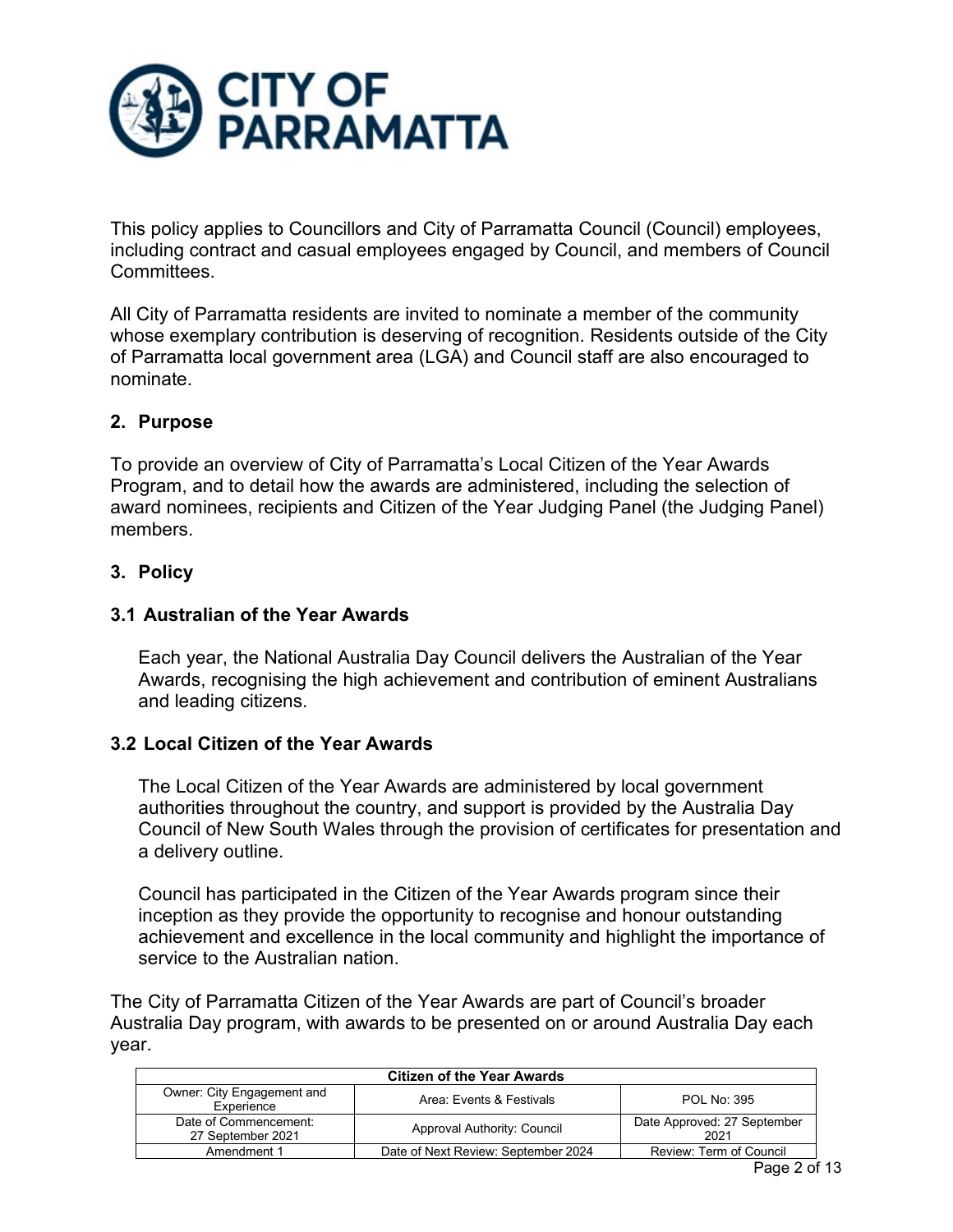

# <span id="page-2-0"></span>**3.3 Delegation**

The Judging Panel is appointed under S377 of the Local Government Act as a decision-making body to select recipients of City of Parramatta Citizen of the Year Awards.

## <span id="page-2-1"></span>**4. Procedure**

# <span id="page-2-2"></span>**4.1 The Role of Citizen of the Year**

The Citizen of the Year will be encouraged to be involved in a number of Council initiatives such as:

- Judging of the Citizen of the Year Awards program
- Council's civic and community functions and events
- Other Council programs and activities as appropriate

Any involvement by the Citizen of the Year in Council initiatives in on a voluntary basis and remuneration will not be made.

It is recommended that all award recipients consider making a nomination for national awards including, but not limited to, the Australian of the Year Awards and Australian Honours and Awards (E.g., the Order of Australia). Council will support all Citizen of the Year Award recipients by providing a letter of support, if required. Support should be considered within the 12-month appointment of the Citizen of the Year.

## <span id="page-2-3"></span>**4.2 Award Categories**

There are two award categories (Citizen of the Year and Community Group Award) with a total of four (4) awards. They are:

# **Citizen of the Year**

A person who has made a noteworthy contribution to the City of Parramatta in one of three subcategory age groups that are:

- Young Citizen of the Year: 16 30 years
- Citizen of the Year: 31 64 years
- 
- Senior Citizen of the Year: 65 years and over
- 

| <b>Citizen of the Year Awards</b>          |                                     |                                     |
|--------------------------------------------|-------------------------------------|-------------------------------------|
| Owner: City Engagement and<br>Experience   | Area: Events & Festivals            | <b>POL No: 395</b>                  |
| Date of Commencement:<br>27 September 2021 | Approval Authority: Council         | Date Approved: 27 September<br>2021 |
| Amendment 1                                | Date of Next Review: September 2024 | Review: Term of Council             |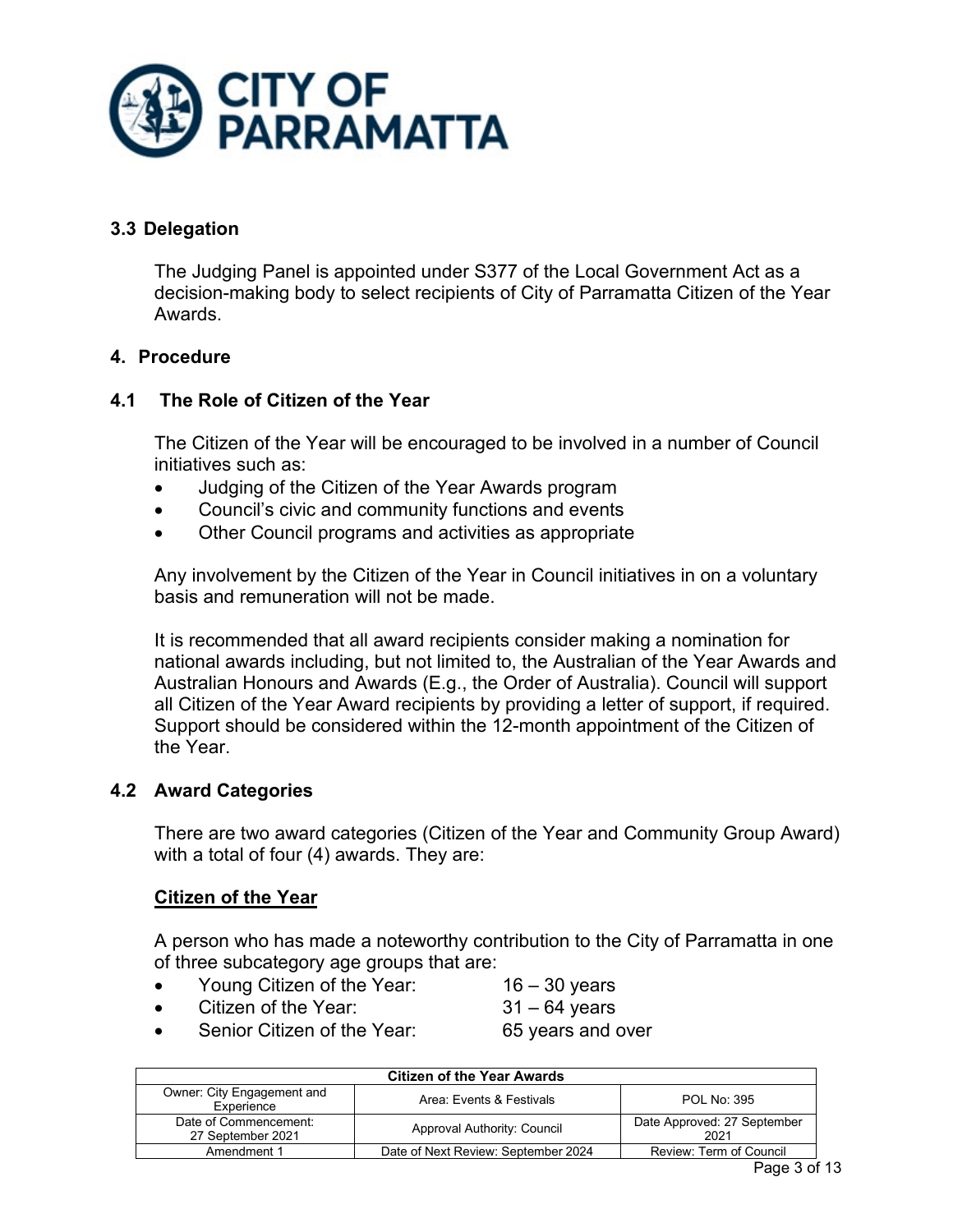

*Note: the age of the nominee must fall into the applicable category as of 26 January of the ceremony year. Selection of Citizen of the Year Award recipients will take into consideration activities in the year prior to January of the ceremony year, in addition to past and future activities.*

### **Community Group Award**

A local group or organisation, which has provided an outstanding contribution to the City of Parramatta community. This includes projects and events.

*Note: The Community Group Award must be for a group, project or activity which has contributed to the City of Parramatta in the 24 months prior to January of the ceremony year.*

# <span id="page-3-0"></span>**4.3 Eligibility, Conditions of Entry & Assessment Criteria**

Nominations will be open to the public and advertised throughout the LGA for a minimum of 4 weeks.

Nominations will be reviewed by Council's Civic Program and Protocol staff to ensure eligibility requirements and conditions of entry have been met.

Illegible nominations received before the advertised closing date will be provided the opportunity to reapply. Illegible nominations received after the closing date will be deemed ineligible for the current year and nominator will be provided the opportunity to reapply in the following year.

All eligible nominees will be considered for an award and invited to the Citizen of the Year Awards ceremony and announced as a 'Nominee' at the presentation. There will be no finalists in any categories or subcategories.

Council's Civic Program and Protocol staff must not discuss applications with nominators or potential recipients without the express permission of the Lord Mayor or their delegate as chair of the Judging Panel.

## <span id="page-3-1"></span>**4.3.1 Citizen of the Year Category**

#### Eligibility Criteria

| <b>Citizen of the Year Awards</b>          |                                     |                                     |
|--------------------------------------------|-------------------------------------|-------------------------------------|
| Owner: City Engagement and<br>Experience   | Area: Events & Festivals            | <b>POL No: 395</b>                  |
| Date of Commencement:<br>27 September 2021 | Approval Authority: Council         | Date Approved: 27 September<br>2021 |
| Amendment 1                                | Date of Next Review: September 2024 | Review: Term of Council             |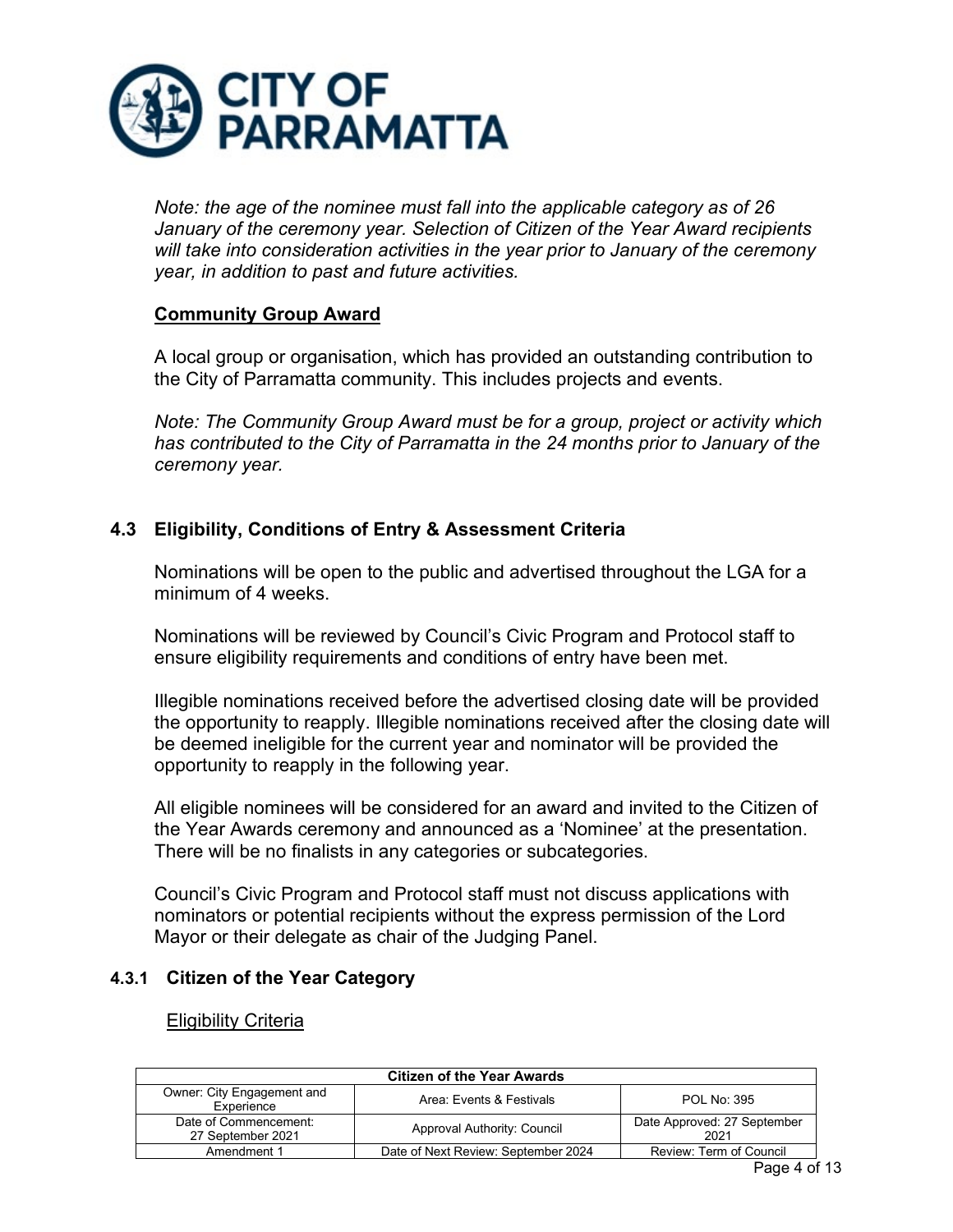

The eligibility criteria for Young Citizen of the Year, Citizen of the Year and Senior Citizen of the Year are as follows:

- Nominees must be an Australian Citizen at the time of nomination.
- Nominees must have resided or worked in the City of Parramatta LGA within the past 12 months at the time of nomination. This includes work of a voluntary nature.
- Nominees must not be a sitting local, state or federal politician, or have immediately left office.
- Nominees must be of good fame and character.

# Conditions of Entry

The following conditions of entry apply to all individual nominations:

- Nominations must be made on the official nomination form and submitted online or via email with any supporting documents. Assistance may be provided by Council staff.
- Nominations must be received by Council by the published closing date. Late applications and material will not be accepted and nominators will be provided the opportunity to reapply in the following year.
- Nominators can make submissions for more than one individual, but a separate form must be used for each nomination.
- Nominators can make a submission for a 'couple' or a 'partnership' to be considered for a single individual award if both are within the same subcategory.
- Individuals cannot self-nominate.
- Awards will not be granted posthumously.
- All nominees will be provided with the opportunity to accept their nomination and submit further supporting information within a specified period to be considered as part of their nomination. Late material will not be accepted.
- Past award recipients (award category or subcategory winners) will not be considered in the same category again.
- No weight is given to the number of times a person is nominated.
- Information provided in the nomination submission, and by the nominee, may be included in the event program and media release. Nominees should note, this could be a summary of the information provided and all information may not be included.

| <b>Citizen of the Year Awards</b>          |                                     |                                     |
|--------------------------------------------|-------------------------------------|-------------------------------------|
| Owner: City Engagement and<br>Experience   | Area: Events & Festivals            | POL No: 395                         |
| Date of Commencement:<br>27 September 2021 | Approval Authority: Council         | Date Approved: 27 September<br>2021 |
| Amendment 1                                | Date of Next Review: September 2024 | Review: Term of Council             |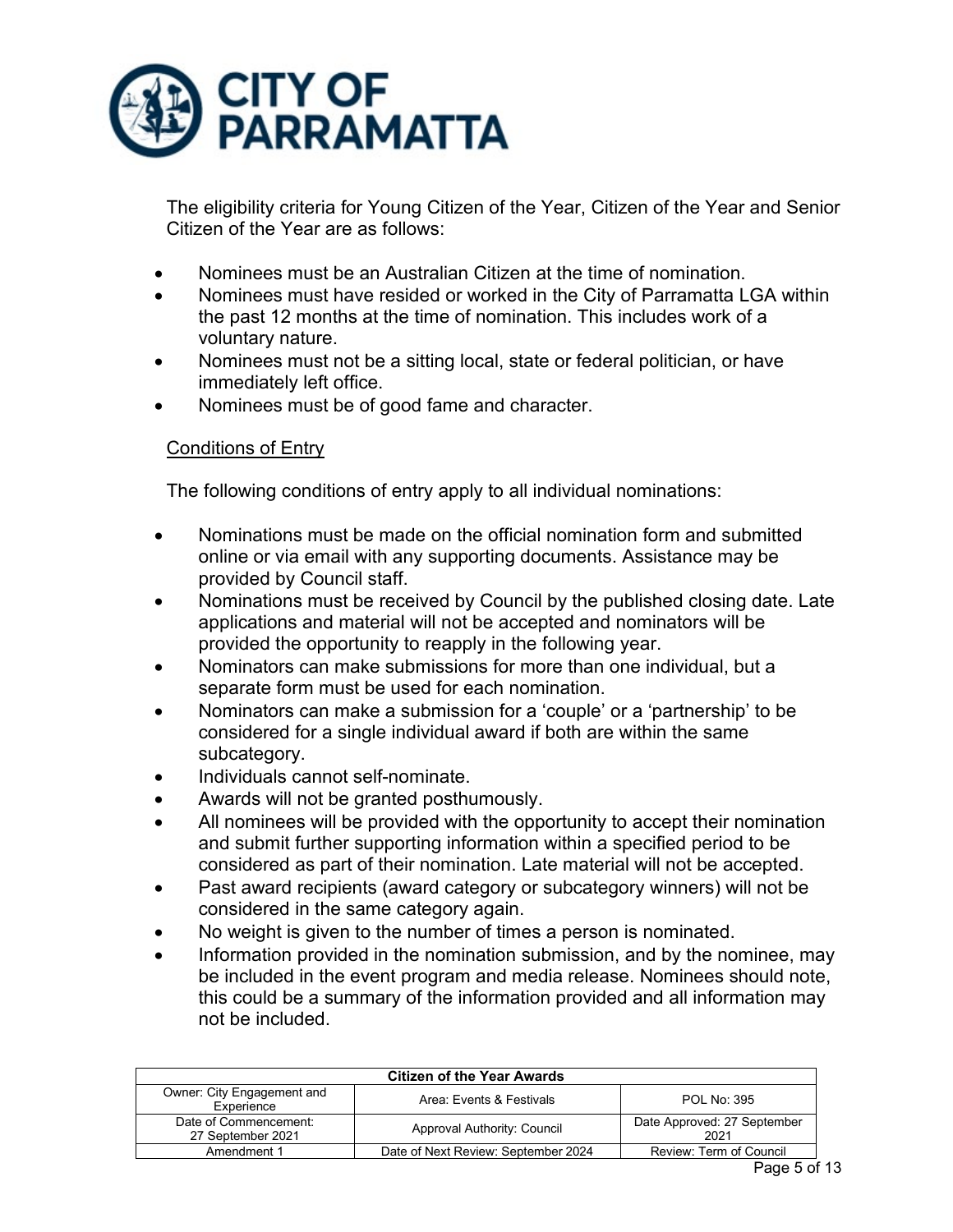

• All nomination information and materials submitted remain the property of Council.

Submissions should:

- address the assessment criteria by outlining the nominee's background, achievements, and reasons for nomination in 200 words or more
- include supporting documents such as character reference/s and photograph/s

# Assessment Criteria

Recipients will be selected by the Judging Panel according to the following criteria and scoring structure:

- Undertaken activities which have a positive purpose and benefit to the community. Impact of these activities, by either an individual or group on the community is lasting and enduring. 30%
- Showed outstanding achievement in a specific field, including but not limited to academic, sporting, environmental, community engagement, business, welfare, arts and culture, leadership and civic responsibility. 30%
- Provide positive role model to others. 20%

Further that, higher consideration for award selection should be given to:

- Nominations located in the Parramatta LGA which also delivers the service to the City of Parramatta community. 10%
- Nominations of a volunteer nature, in kind service or contribution which is not in a paid capacity. 10%

# <span id="page-5-0"></span>**4.3.2 Community Group Award Category**

#### Eligibility Criteria

The eligibility criteria for the Community Group Award is as follows:

- Community groups must be based, operating in or servicing the City of Parramatta LGA at the time of nomination.
- Community groups, projects and activities must have been held and largely contribute or significantly benefit the City of Parramatta LGA within 24 months of the nomination date.

| <b>Citizen of the Year Awards</b>          |                                     |                                     |
|--------------------------------------------|-------------------------------------|-------------------------------------|
| Owner: City Engagement and<br>Experience   | Area: Events & Festivals            | <b>POL No: 395</b>                  |
| Date of Commencement:<br>27 September 2021 | Approval Authority: Council         | Date Approved: 27 September<br>2021 |
| Amendment 1                                | Date of Next Review: September 2024 | Review: Term of Council             |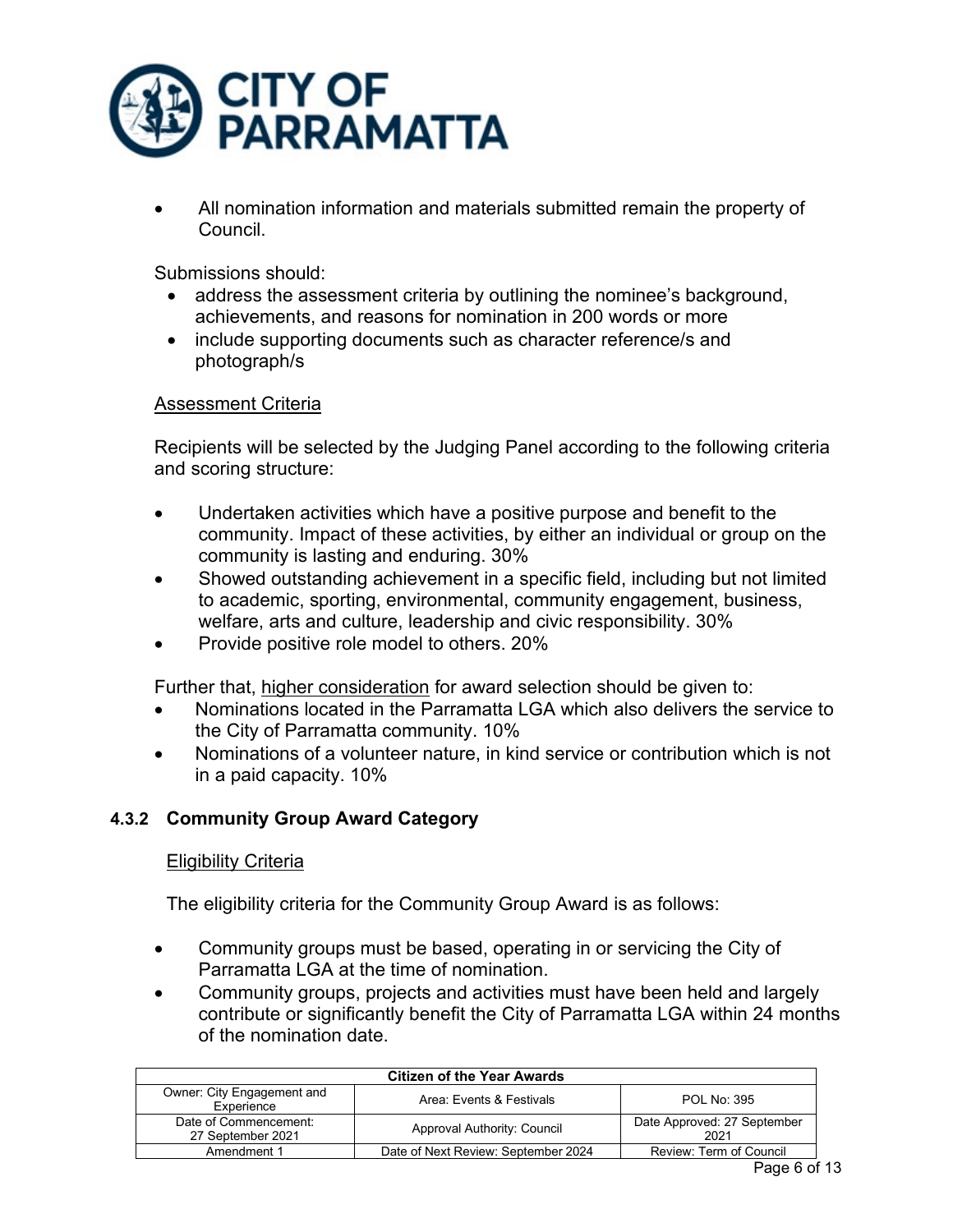

• Community groups must be of good fame and character.

# Conditions of Entry

The following conditions of entry apply to all group nominations:

- Nominations must be made on the official nomination form and submitted online or via email with any supporting documents. Assistance may be provided by Council staff.
- Nominations must be received by Council by the published closing date. Late applications and material will not be accepted and nominators will be provided the opportunity to reapply in the following year.
- Nominators can make submissions for more than one group, but a separate form must be used for each nomination.
- Community groups may self-nominate.
- All nominees (excluding self-nominators) will be provided with the opportunity to accept their nomination and submit further supporting information within a specified period to be considered as part of their nomination. Late material will not be accepted.
- Past award recipients (award category or subcategory winners) will not be considered in the same category again.
- No weight is given to the number of times a group is nominated.
- Information provided in the nomination submission, and by the nominee, may be included in the event program and media release. Nominees should note, this could be a summary of the information provided and all information may not be included.
- All nomination information and materials submitted remain the property of Council.

Submissions should:

- address the assessment criteria by outlining the nominee's background, achievements, and reasons for nomination in 200 words or more
- include supporting documents such as character reference/s and photograph/s

## Assessment Criteria

Recipients will be selected by the Judging Panel according to the following criteria and scoring structure:

| <b>Citizen of the Year Awards</b>          |                                     |                                     |
|--------------------------------------------|-------------------------------------|-------------------------------------|
| Owner: City Engagement and<br>Experience   | Area: Events & Festivals            | POL No: 395                         |
| Date of Commencement:<br>27 September 2021 | Approval Authority: Council         | Date Approved: 27 September<br>2021 |
| Amendment 1                                | Date of Next Review: September 2024 | Review: Term of Council             |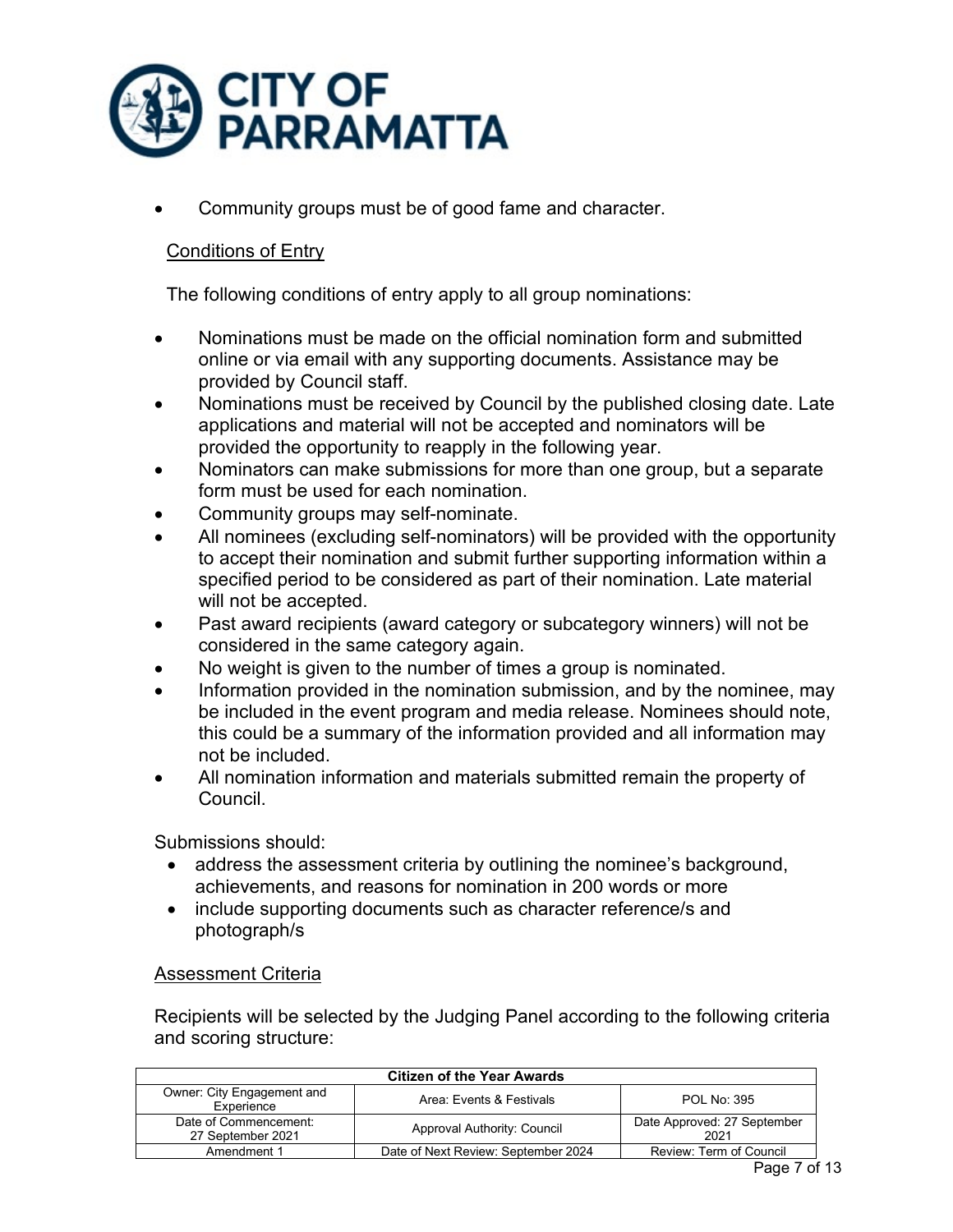

- Undertaken activities which have a positive purpose and benefit to the community. Impact of these activities, by either an individual or group on the community is lasting and enduring. 30%
- Showed outstanding achievement in a specific field, including but not limited to academic, sporting, environmental, community engagement, business, welfare, arts and culture, leadership and civic responsibility. 30%
- Provide positive role model to others. 20%

Further that, higher consideration for award selection should be given to:

- Nominations located in the Parramatta LGA which also delivers the service to the City of Parramatta community. 10%
- Nominations of a volunteer nature, in kind service or contribution which is not in a paid capacity. 10%

# <span id="page-7-0"></span>**4.4 Selection Process**

Recipients will be selected by the Judging Panel according to the assessment criteria. Selections will be recommended to the Lord Mayor for final approval.

The Judging Panel:

- can award up to two 'Highly Commended' certificates for each award. 'Highly Commended' certificates are not a requirement and should only be utilised when there is an exceptional candidate to be recognised.
- cannot select joint recipients in any award category or subcategory.
- cannot allocate more than one award or certificate per year to a recipient.
- cannot create additional categories or subcategories for assessment.

Selection is to be based on the information that is provided in the nomination form and supporting documents by the specified time allocated. It is the responsibility of the Nominator and Nominee to supply all nomination information for assessment.

The Judging Panel will be provided with nomination information prior to the first meeting taking place to conduct a preliminary assessment.

All nomination information:

• is to be treated as confidential

| <b>Citizen of the Year Awards</b>          |                                     |                                     |
|--------------------------------------------|-------------------------------------|-------------------------------------|
| Owner: City Engagement and<br>Experience   | Area: Events & Festivals            | <b>POL No: 395</b>                  |
| Date of Commencement:<br>27 September 2021 | Approval Authority: Council         | Date Approved: 27 September<br>2021 |
| Amendment 1                                | Date of Next Review: September 2024 | Review: Term of Council             |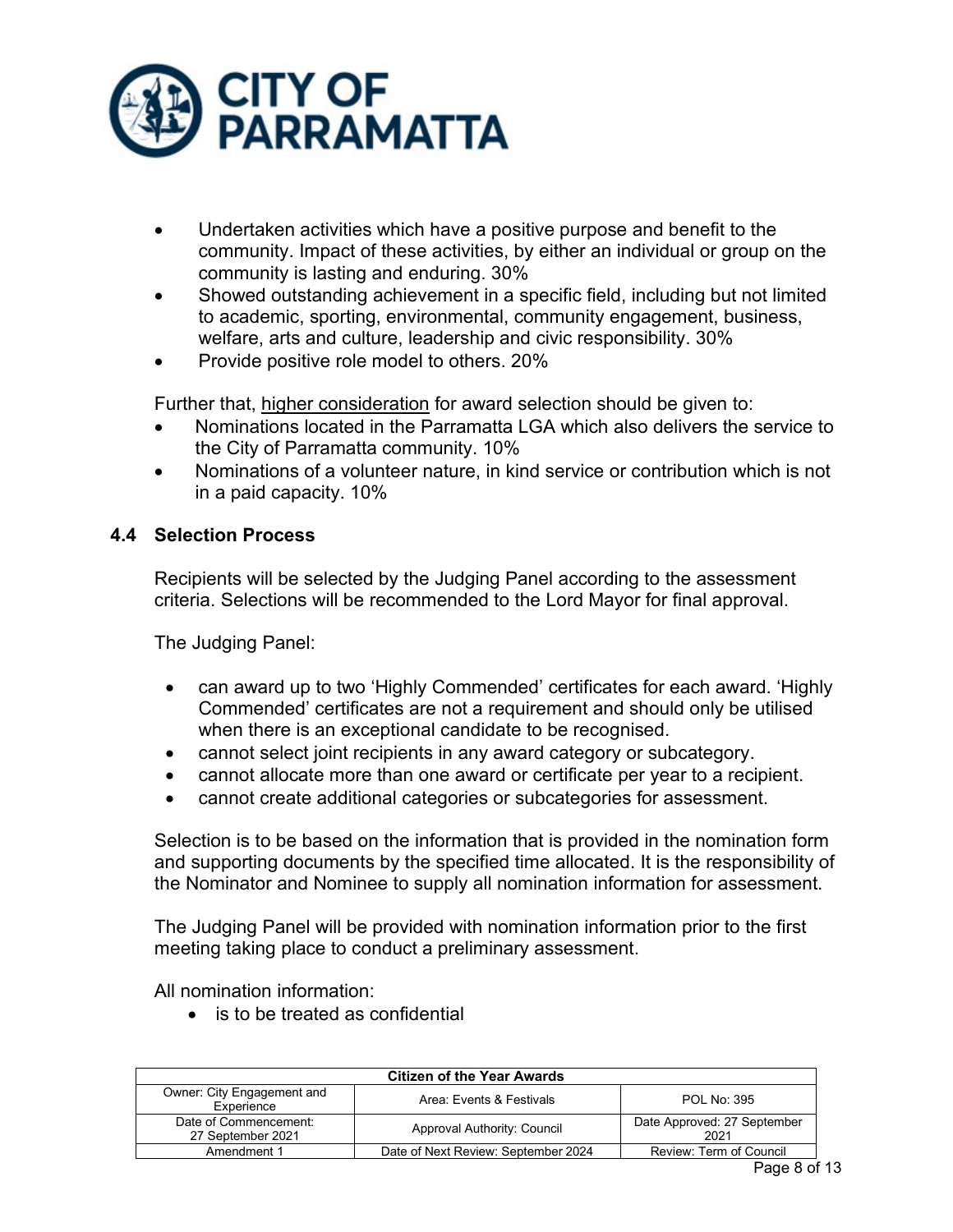

- is not to be copied, and must not be discussed or shared with any person outside the Judging Panel or appropriate Council staff at any time
- must be returned to Council at the conclusion of the final Judging Panel meeting, and must not be retained by Judging Panel Members
- is to be handled in accordance with Council's Privacy Management Plan and Privacy Policy

Judging Panel members will be required to attend 1 to 3 meetings, where they must achieve consensus through discussion and further consideration of Nominees. All panel members will have equal votes.

There is no obligation for the Judging Panel or Council to allocate an award each year if it is the opinion of the panel or Council that there is no nomination satisfactory to meet the criteria. The Judging Panel's decision is final.

Council staff can provide support and advice to the panel only and have no voting rights.

# <span id="page-8-0"></span>**4.5 Judging Panel**

The Judging Panel is responsible for the review, assessment and selection of award recipients.

## <span id="page-8-1"></span>**4.5.1 Membership**

The Judging Panel must be an odd number and not exceed a total of five (5) members. The Panel shall consist of:

- The Lord Mayor (or their Councillor appointed delegate)
- The Deputy Lord Mayor (or their Councillor appointed delegate)
- The current Parramatta Adult Citizen of the Year
- Two (2) citizen representatives

No Judging Panel member (excluding the Lord Mayor and Deputy Lord Mayor) can serve more than 2 consecutive years in any role, to ensure the opportunity for a broad range of community representation.

All panel members must reside, study or work permanently in the City of Parramatta LGA.

| <b>Citizen of the Year Awards</b>          |                                     |                                     |
|--------------------------------------------|-------------------------------------|-------------------------------------|
| Owner: City Engagement and<br>Experience   | Area: Events & Festivals            | POL No: 395                         |
| Date of Commencement:<br>27 September 2021 | Approval Authority: Council         | Date Approved: 27 September<br>2021 |
| Amendment 1                                | Date of Next Review: September 2024 | Review: Term of Council             |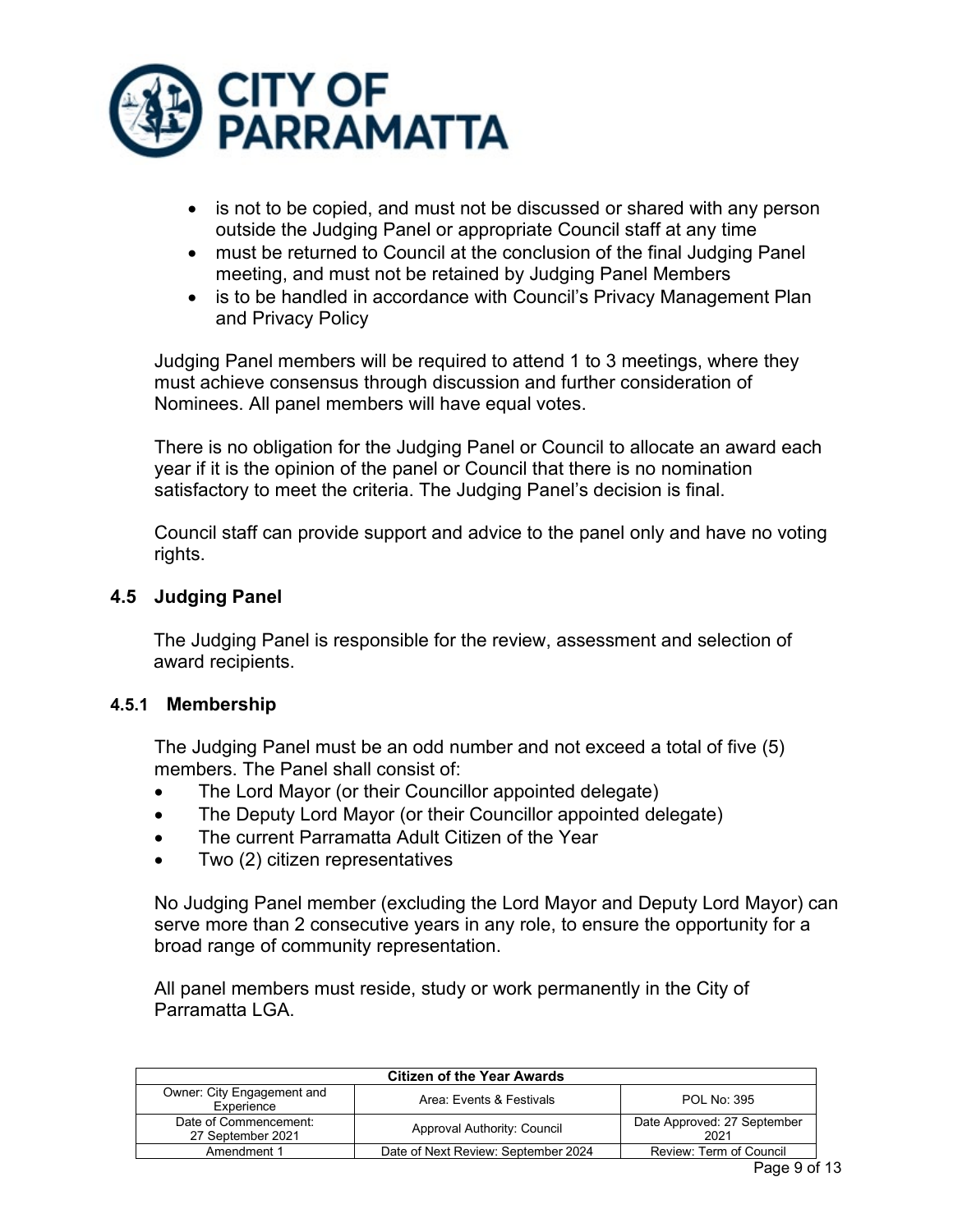

Judging Panel members will not receive remuneration and all current year members will be invited to attend the Citizen of the Year Awards ceremony as a guest. Members may also feature in the event program at the ceremony.

Panel members must comply with Council's Citizen of the Year Awards Policy, Privacy Management Plan, Privacy Policy, Gifts & Benefits Policy and Code of Conduct Policy and Procedure. Panel members cannot publicly comment on behalf of the Judging Panel or Council at any time.

## <span id="page-9-0"></span>**4.5.2 Appointment**

Two citizen representatives of the Judging Panel will be selected through a public and transparent Expression of Interest process.

Representatives will be selected based on their stated experiences, skills and interests of relevance to the panel and the following guiding principles:

- Inclusive membership to ensure a diversity of views
- Experience track record of engagement with the local community, and
- Principal place of residence, educational institution or employment is within the City of Parramatta LGA.

Should an election period inhibit the participation of the Lord Mayor and Deputy Lord Mayor, the Chief Executive Officer and/or their chosen alternative/s will act as their substitute.

Further, if the current Parramatta Adult Citizen of the Year is unable to participate in the Judging Panel, this role will be deferred firstly to the current Senior Citizen of the Year and secondly, a third Citizen representative.

Should a member of the Judging Panel resign, an alternative representative will be selected from the expressions of interest received.

Council's Civic Program and Protocol staff will assess expressions of interest against the guiding principles and prepare a written report for the approval of the Lord Mayor (or delegate).

Council will strive to obtain broad representation and diversity from the community including age, gender, cultural background, and community areas.

| <b>Citizen of the Year Awards</b>          |                                     |                                     |
|--------------------------------------------|-------------------------------------|-------------------------------------|
| Owner: City Engagement and<br>Experience   | Area: Events & Festivals            | <b>POL No: 395</b>                  |
| Date of Commencement:<br>27 September 2021 | Approval Authority: Council         | Date Approved: 27 September<br>2021 |
| Amendment 1                                | Date of Next Review: September 2024 | Review: Term of Council             |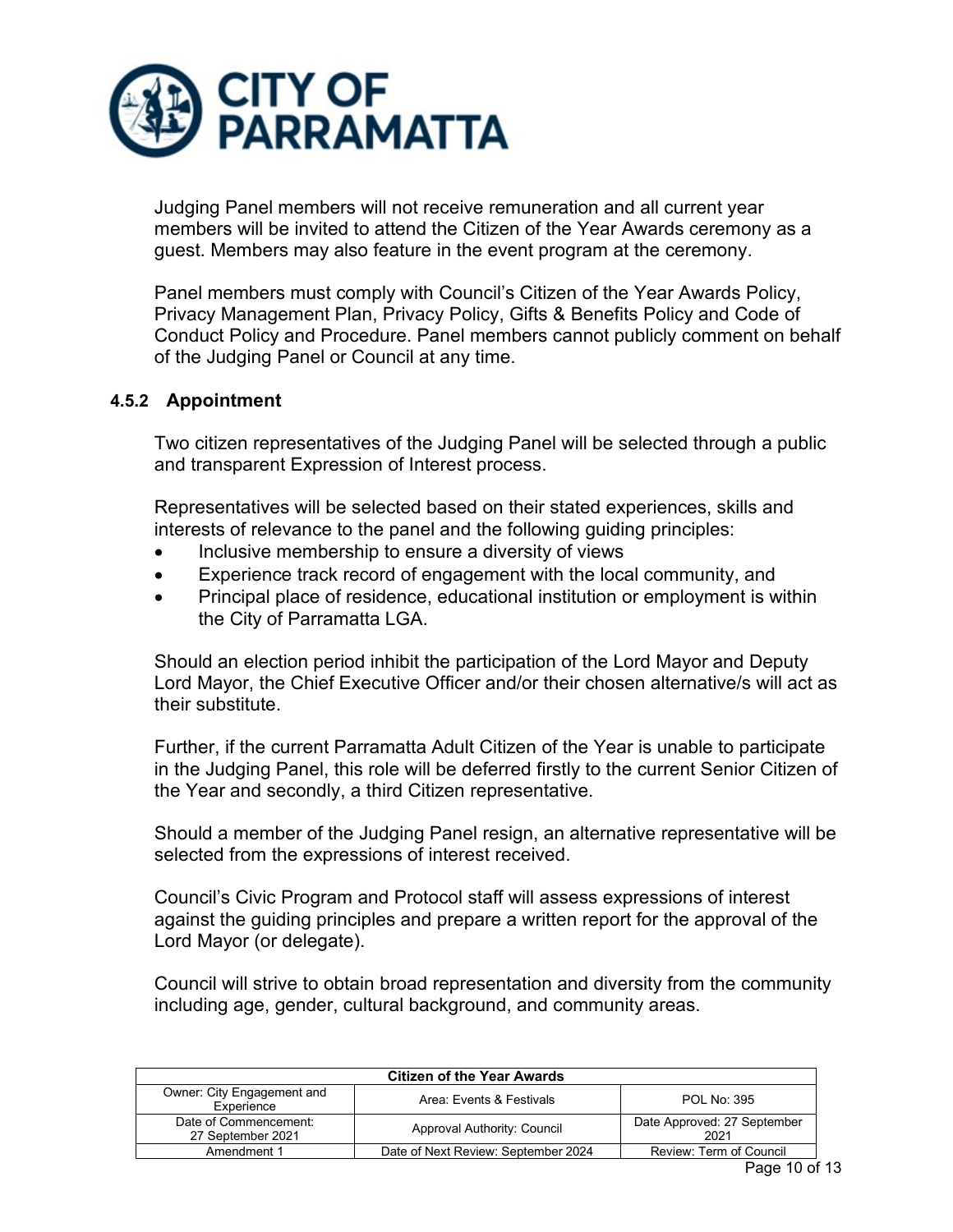

# <span id="page-10-0"></span>**4.5.3 Meetings**

Meetings will be held in person at Council's Administration Office in December. Alternative arrangements will be made if deemed more appropriate.

In the event a resolution for each category is not achieved in the first meeting, subsequent meetings will be scheduled until the Judging Panel determine an agreeable result across all categories.

### <span id="page-10-1"></span>**4.5.4 Chair**

The Lord Mayor (or delegate) is the appointed Chairperson for all meetings. In their absence the Deputy Lord Mayor (or delegate) will be appointed as Chairperson for the purpose of conducting the meeting.

Should an election period inhibit the participation of the Lord Mayor and Deputy Lord Mayor, the Chief Executive Officer and/or their chosen alternative/s will act as their substitute.

### <span id="page-10-2"></span>**4.5.5 Agendas and Minutes**

Agendas and minutes must be prepared for each meeting. The agenda must be provided to the Judging Panel not less than 7 days before the fixed time to hold the meeting. Due to the nature of this panel, minutes shall remain confidential and must not be shared outside of the Judging Panel members and Council support staff.

The minutes must:

- contain details of the proceedings and recommendations made.
- be clearly expressed.
- be self-explanatory.
- contain reports or summary information considered in the decision-making process.
- be distributed to Panel Members within 7 days of the meeting taking place.

#### <span id="page-10-3"></span>**4.5.6 Conflicts of Interest**

All members of the Judging Panel must declare and manage any conflicts of interest they may have in matters being considered at meetings in accordance with the Council's Code of Conduct. All declarations of conflicts of interest and how the

| <b>Citizen of the Year Awards</b>          |                                     |                                     |
|--------------------------------------------|-------------------------------------|-------------------------------------|
| Owner: City Engagement and<br>Experience   | Area: Events & Festivals            | <b>POL No: 395</b>                  |
| Date of Commencement:<br>27 September 2021 | Approval Authority: Council         | Date Approved: 27 September<br>2021 |
| Amendment 1                                | Date of Next Review: September 2024 | Review: Term of Council             |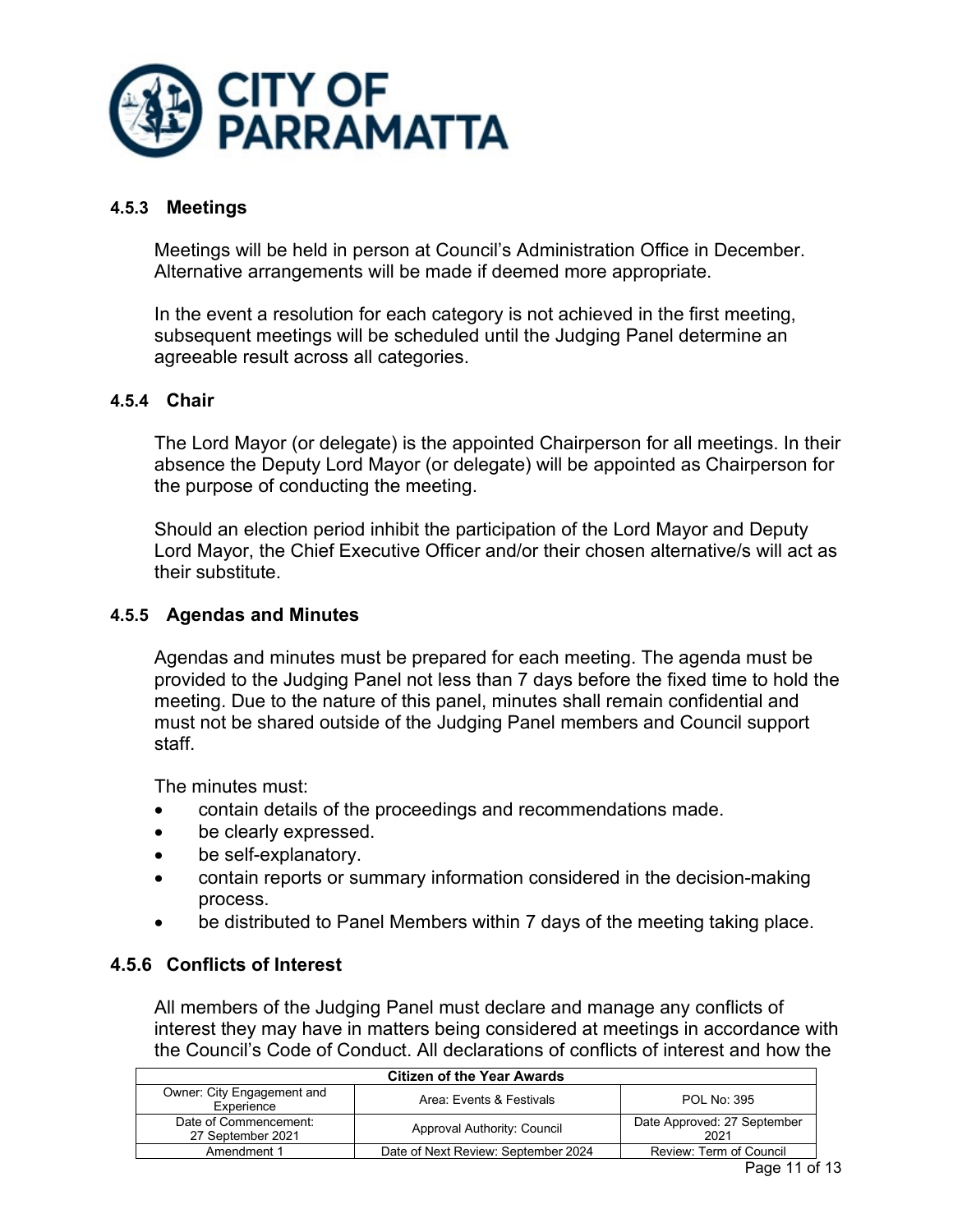

conflict of interest was managed by the person who made the declaration must be recorded in the minutes of the meeting at which the declaration was made.

### <span id="page-11-0"></span>**4.5.7 Administration Support**

Administration support is provided to the Judging Panel through the Civic Program and Protocol Unit, with meeting support provided as required by the Governance.

### <span id="page-11-1"></span>**4.6 Citizen of the Year Awards Ceremony**

It is intended that the awards recipient's presentation (Awards Ceremony) be presented on Australia Day (26 January), or an appropriate date leading up to Australia Day each year with a direct connection to Australia's national day.

The Lord Mayor (or delegate) will host the Awards Ceremony and make presentations to the recipients at the event. The Lord Mayor on occasion may approve and invite other delegates to join them to assist with the presentation of an award and attend the ceremony.

Consideration will be provided for previous Citizen of the Year recipients to attend the event each year.

## <span id="page-11-2"></span>**5. Definitions**

| Nominee          | An individual or group who meets all eligibility criteria and conditions<br>of entry. All nominees will be considered for an award and invited to<br>the Citizen of the Year Awards ceremony and announced as a<br>'Nominee' at the presentation. |
|------------------|---------------------------------------------------------------------------------------------------------------------------------------------------------------------------------------------------------------------------------------------------|
| Nominator        | An individual or group who has submitted a nomination form to<br>recommend a nominee for a Citizen of the Year award.                                                                                                                             |
| <b>Recipient</b> | Winner of a Citizen of the Year Award as selected by the Judging<br>Panel.                                                                                                                                                                        |

#### <span id="page-11-3"></span>**6. History**

| <b>Citizen of the Year Awards</b>          |                                     |                                     |  |  |  |
|--------------------------------------------|-------------------------------------|-------------------------------------|--|--|--|
| Owner: City Engagement and<br>Experience   | Area: Events & Festivals            | POL No: 395                         |  |  |  |
| Date of Commencement:<br>27 September 2021 | Approval Authority: Council         | Date Approved: 27 September<br>2021 |  |  |  |
| Amendment 1                                | Date of Next Review: September 2024 | Review: Term of Council             |  |  |  |